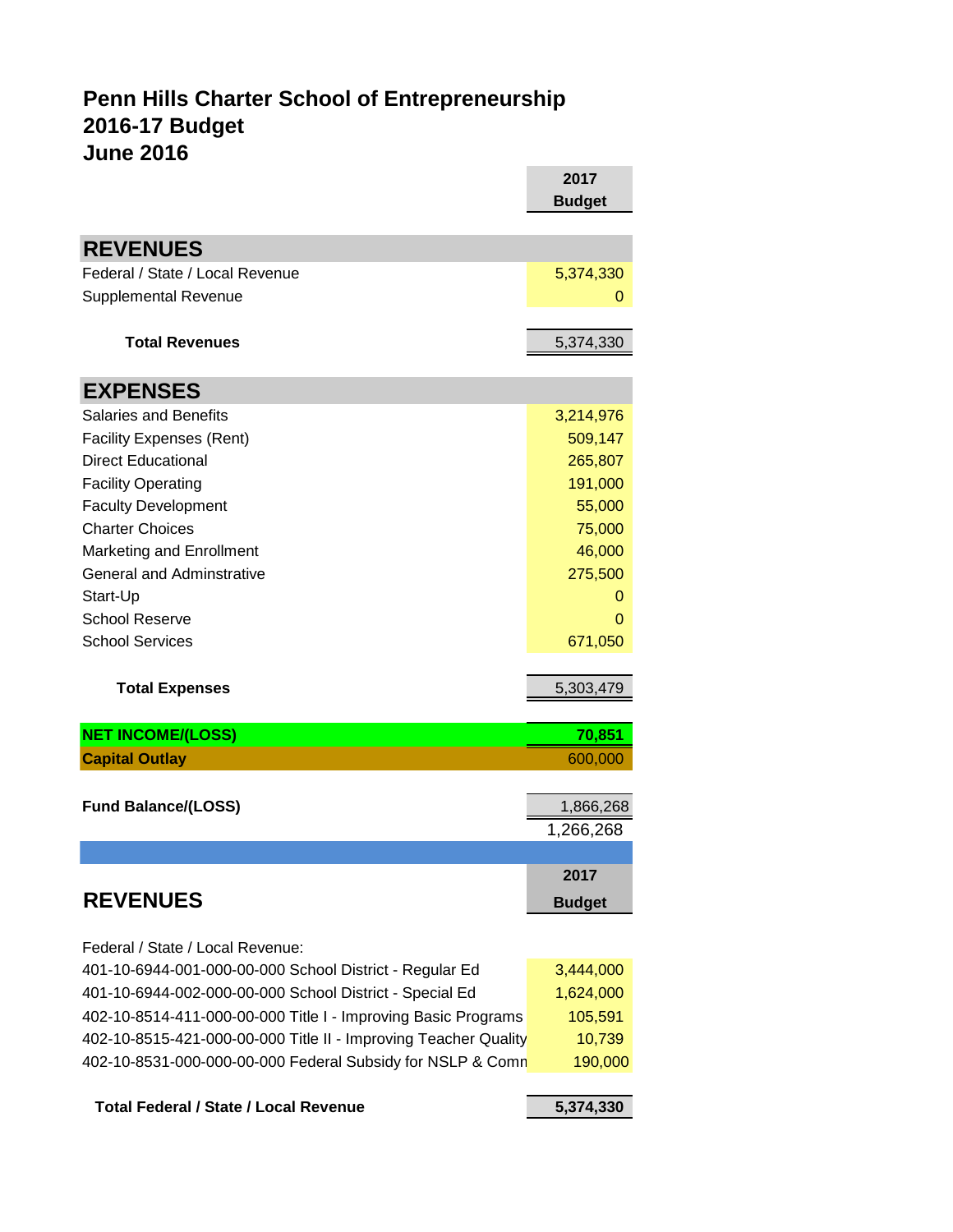Supplemental Revenue:

| 403-10-6750-000-000-00-000 Contributions & Donations |  |
|------------------------------------------------------|--|
| 403-10-6990-000-000-00-000 Miscellaneous Revenue     |  |

| <b>Total Supplemental Revenue</b> |  |
|-----------------------------------|--|
|                                   |  |

 **Total Revenues 5,374,330**

# **EXPENSES**

## **Salaries and Benefits:**

| 501-10-1100-121-000-10-200 Teachers Salaries               | \$<br>1,049,250 |
|------------------------------------------------------------|-----------------|
| 501-10-1100-132-000-10-200 School Support Salaries         | 312,551<br>\$   |
| 501-10-1200-121-000-10-200 Special Education Salaries      | 230,225         |
| 501-10-2380-111-000-10-200 School Admin Salaries           | 278,500         |
| 501-10-2610-110-000-10-200 Custodian Salaries              | 71,430          |
| 501-51-3100-181-000-10-200 Food Service Salaries           | 76,492          |
| 502-10-1100-211-000-10-200 Group Health - Teachers         | 104,925         |
| 502-10-1100-212-000-10-200 Dental Insurance - Teachers     | 10,493          |
| 502-10-1100-213-000-10-200 Life Insurance - Teachers       | 10,493          |
| 502-10-1100-215-000-10-200 Vision Insurance - Teachers     | 10,493          |
| 502-10-1100-221-000-10-200 FICA - Teachers                 | 83,940          |
| 502-10-1100-230-000-10-200 PSERB Retirement - Teachers     | 315,090         |
| 502-10-1100-250-000-10-200 Unemployment Comp - Teachers    | 10,493          |
| 502-10-1200-211-000-10-200 Group Health - Spec Ed          | 23,023          |
| 502-10-1200-212-000-10-200 Dental Insurance - Spec Ed      | 2,302           |
| 502-10-1200-213-000-10-200 Life Insurance - Spec Ed        | 2,302           |
| 502-10-1200-215-000-10-200 Vision Insurance-Spec Ed        | 2,302           |
| 502-10-1200-221-000-10-200 FICA - Spec Ed                  | 18,418          |
| 502-10-1200-230-000-10-200 PSERB Retirement - Spec Ed      | 69,137          |
| 502-10-1200-250-000-10-200 Unemployment Comp - Spec Ed     | 2,302           |
| 502-10-2380-211-000-10-200 Group Health - School Admin     | 27,850          |
| 502-10-2380-212-000-10-200 Dental Insurance - School Admin | 2,785           |
| 502-10-2380-213-000-10-200 Life Insurance - School Admin   | 2,785           |
| 502-10-2380-215-000-10-200 Vision Insurance-School Admin   | 2,785           |
| 502-10-2380-221-000-10-200 FICA - School Admin             | 22,280          |
| 502-10-2380-230-000-10-200 PSERB Retirement - School Admir | 83,634          |
| 502-10-2380-250-000-10-200 Unemployment Comp - School Adr  | 2,785           |
| 502-51-3100-211-000-10-200 Group Health - Food Service     | 7,649           |
| 502-51-3100-212-000-10-200 Dental Insurance - Food Service | 765             |
| 502-51-3100-213-000-10-200 Life Insurance - Food Service   | 765             |
| 502-51-3100-215-000-10-200 Vision Insurance - Food Service | 765             |
| 502-51-3100-221-000-10-200 FICA - Food Service             | 6,119           |
| 502-51-3100-230-000-10-200 PSERB Retirement - Food Service | 22,971          |
| 502-51-3100-250-000-10-200 Unemployment Comp - Food Servi  | 765             |
| 502-51-3100-211-000-10-200 Group Health - Maintenance      | 7,143           |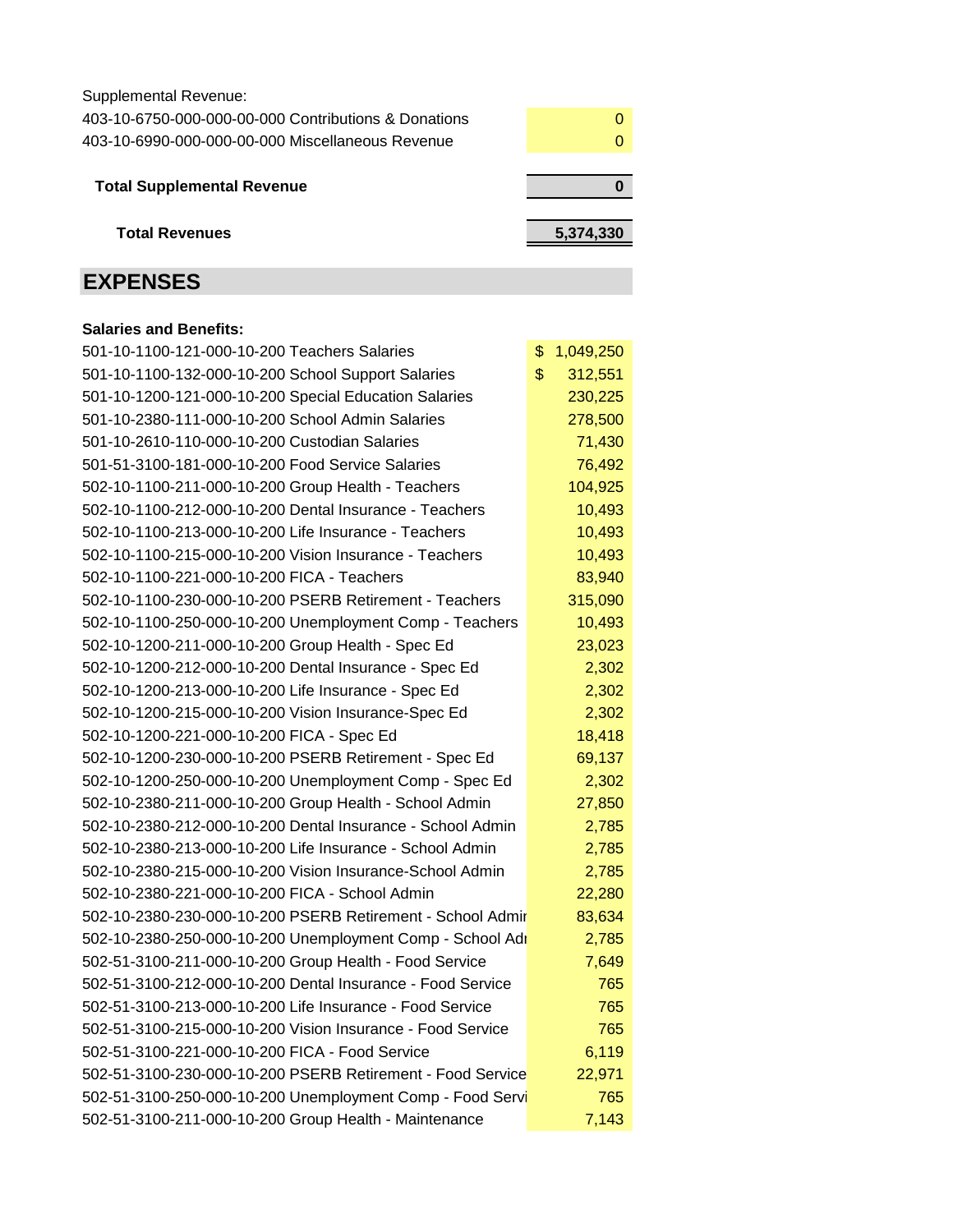| 502-51-3100-212-000-10-200 Dental Insurance - Maintenance                                                                                                                                                     | 714              |
|---------------------------------------------------------------------------------------------------------------------------------------------------------------------------------------------------------------|------------------|
| 502-51-3100-213-000-10-200 Life Insurance - Maintenance                                                                                                                                                       | 714              |
| 502-51-3100-215-000-10-200 Vision Insurance - Maintenance                                                                                                                                                     | 714              |
| 502-51-3100-221-000-10-200 FICA - Maintenance                                                                                                                                                                 | 5,714            |
| 502-51-3100-230-000-10-200 PSERB Retirement - Maintenance                                                                                                                                                     | 21,450           |
| 502-51-3100-250-000-10-200 Unemployment Comp - Maintenan                                                                                                                                                      | 714              |
| 502-51-3100-211-000-10-200 Group Health - School Support                                                                                                                                                      | 31,255           |
| 502-51-3100-212-000-10-200 Dental Insurance - School Support                                                                                                                                                  | 3,126            |
| 502-51-3100-213-000-10-200 Life Insurance - School Support                                                                                                                                                    | 3,126            |
| 502-51-3100-215-000-10-200 Vision Insurance - School Support                                                                                                                                                  | 3,126            |
| 502-51-3100-221-000-10-200 FICA - School Support                                                                                                                                                              | 25,004           |
| 502-51-3100-230-000-10-200 PSERB Retirement - School Suppo                                                                                                                                                    | 93,859           |
| 502-51-3100-250-000-10-200 Unemployment Comp - School Sup                                                                                                                                                     | 3,126            |
| 501-10-1100-112-000-10-200 Substitutes                                                                                                                                                                        | 10,000           |
| <b>Title I Salaries</b>                                                                                                                                                                                       | 105,591          |
| <b>Title II Salaries</b>                                                                                                                                                                                      | 10,739           |
| Emplyoee Bonus/Stipends                                                                                                                                                                                       | 20,000           |
|                                                                                                                                                                                                               |                  |
| <b>Total Salaries and Benefits</b>                                                                                                                                                                            | 3,214,976        |
| <b>Facility Expenses (Rent):</b>                                                                                                                                                                              |                  |
| 507-10-2620-441-000-10-200 Rent - Facility                                                                                                                                                                    | 509,147          |
|                                                                                                                                                                                                               |                  |
|                                                                                                                                                                                                               |                  |
| <b>Total Facility Expenses (Rent)</b>                                                                                                                                                                         | 509,147          |
|                                                                                                                                                                                                               |                  |
| <b>Direct Educational:</b>                                                                                                                                                                                    |                  |
| 525-10-1100-329-000-10-200 Consultants - Curriculum                                                                                                                                                           | 34,000           |
| 525-10-1100-519-000-10-200 Field Trips/Studies - Elem                                                                                                                                                         | 5,000            |
| 525-10-1100-610-000-10-200 Teaching Supplies - Elem                                                                                                                                                           | 20,000           |
| 525-10-1100-610-030-10-200 Supplies - Microsociety/Innovation                                                                                                                                                 | 25,000           |
| PBIS - Positive Behavior Intervention and Support                                                                                                                                                             | 3,500            |
| <b>Olweus Anti Bullying</b>                                                                                                                                                                                   | 10,000           |
| <b>Enrichment - Gifted Programs</b>                                                                                                                                                                           | 6,000<br>20,000  |
| 525-10-1100-3210-000-10-200 Sponsored programs/Afterschool<br>525-10-1100-640-000-10-200 Textbooks & Periodicals - Elem                                                                                       |                  |
|                                                                                                                                                                                                               | 55,000           |
| 525-10-1100-650-000-10-200 Technology Supplies & Fees                                                                                                                                                         | 18,000           |
| 525-10-1200-610-000-10-200 Supplies - Special Education<br>525-10-2100-610-000-10-200 Student Assessment                                                                                                      | 10,000<br>16,007 |
|                                                                                                                                                                                                               | 3,000            |
|                                                                                                                                                                                                               | 2,800            |
|                                                                                                                                                                                                               | 12,000           |
| 525-10-2120-610-000-10-200 Supplies - Social Worker<br>525-10-2818-350-000-10-200 School Wide Technolgy Security<br>525-10-2380-610-000-10-200 Office Supplies<br>525-10-2440-610-000-10-200 Nursing Supplies | 2,500            |
|                                                                                                                                                                                                               | 20,000           |
| 525-10-2610-610-000-10-200 Custodial Supplies<br>525-51-3100-610-000-10-200 Supplies - Food Service Supplies                                                                                                  | 3,000            |

## **Total Direct Educational 265,807**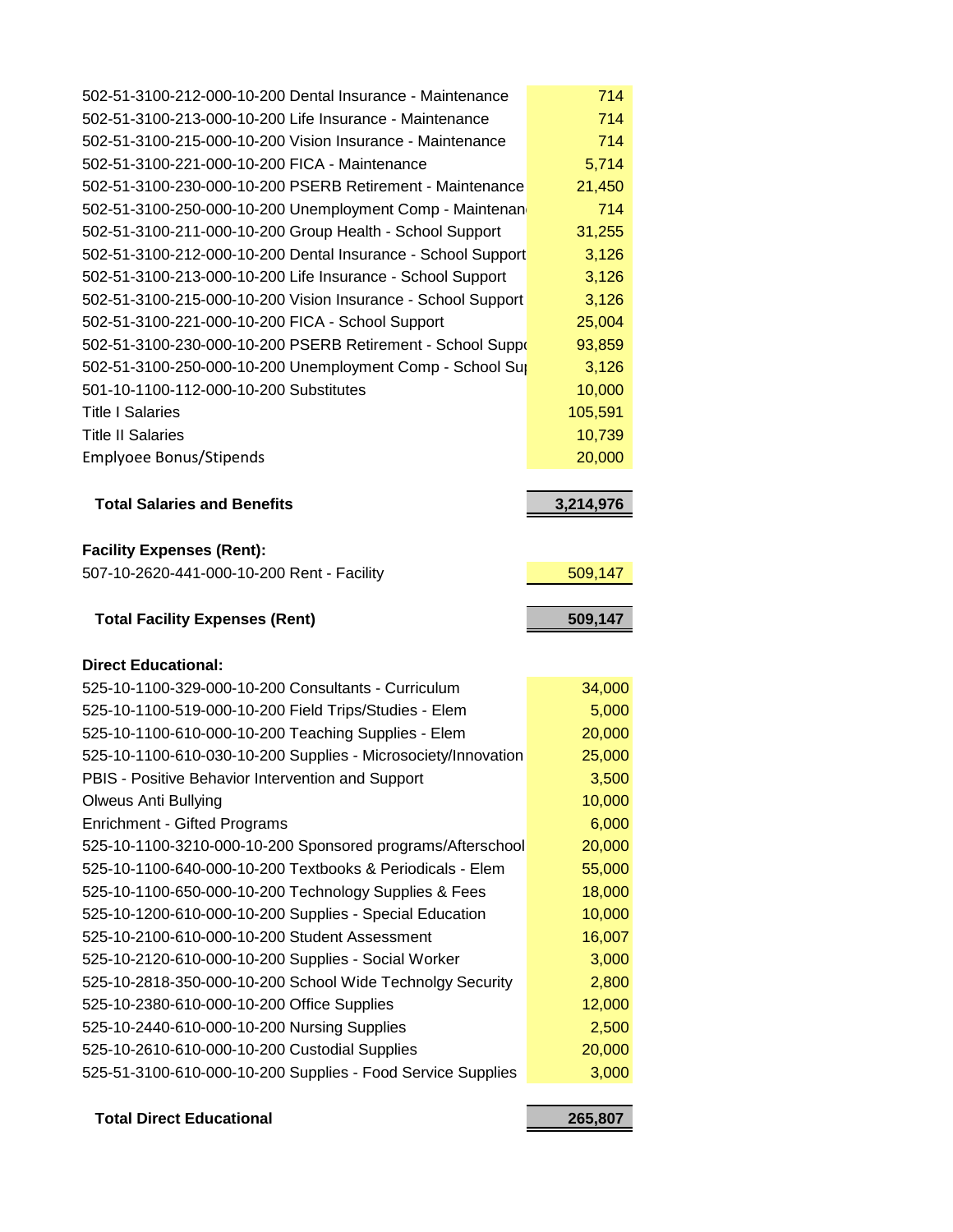### **Facility Operating:**

| 505-10-2620-422-000-10-200 Electric                         | 33,000 |
|-------------------------------------------------------------|--------|
| 506-10-2620-421-000-10-200 Gas                              | 30,000 |
| 506-10-2620-424-000-10-200 Water/Sewer                      | 11,000 |
| 506-10-2750-510-000-10-200 Nonpublic Transportation         | 45,000 |
| 510-10-2620-431-000-10-200 Repairs & Maintenance - Building | 35,000 |
| 510-10-2620-460-000-10-200 Extermination Services           | 2,000  |
| 510-10-2640-432-000-10-200 Repairs & Maintenance - Equipme  | 15,000 |
| 506-10-2610-530-000-10-200 Communications - Phone & Interne | 20,000 |

| <b>Total Facility Operating</b> | 191.000 |
|---------------------------------|---------|
|                                 |         |

| <b>Faculty Development:</b>                                  |        |
|--------------------------------------------------------------|--------|
| 502-10-0000-290-000-10-200 Other Current Employee Benefits   | 15,000 |
| 529-10-1100-240-000-10-200 Tuition Reimbursement             | 10,000 |
| 529-10-2271-324-000-10-200 Professional Development - Elem : | 30,000 |
|                                                              |        |

| <b>Total Faculty Development</b>                         | 55,000 |
|----------------------------------------------------------|--------|
| <b>Charter Choices Costs:</b>                            |        |
| 511-10-2380-310-000-10-200 Purchased Management Services | 75,000 |
|                                                          |        |
| <b>Total Charter Choices Costs</b>                       | 75,000 |
|                                                          |        |

# **Marketing and Enrollment: Sylvia & MOZO Marketing + extra**

| 519-10-2380-540-000-10-200 Advertising/Marketing | 46,000 |
|--------------------------------------------------|--------|
|                                                  |        |

| <b>Total Marketing and Enrollment</b> | 46.000 |
|---------------------------------------|--------|
|                                       |        |

#### **General and Adminstrative:**

| 514-10-4500-810-000-10-200 Blg & Acq & Contrsctuion-Org & Ad    |          |
|-----------------------------------------------------------------|----------|
| 514-10-5140-810-000-10-200 ST Interest Expense                  | 1,000    |
| 517-10-2610-523-000-10-200 General Property & Liability Insural | 22,000   |
| 521-10-2380-810-000-10-200 Dues & Membership                    | 11,000   |
| 521-10-2514-810-000-10-200 Payroll Service Fees                 | 5,500    |
| 527-10-1100-752-000-10-200 Depr Exp - FF&E - Elem               | $\Omega$ |
| 527-10-2610-752-000-10-200 Capital Equipment - Operations       | 210,000  |
| 527-51-3100-752-000-10-200 Capital Equipment - Food Service     | 5,000    |
| 530-10-2380-530-000-10-200 Postage                              | 7,000    |
| 530-10-2380-890-000-10-200 Misc. Expenses - School Admin        | 14,000   |

## **Total General and Adminstrative <b>275,500**

#### **Start-Up: Imagine Schools**

532-10-2380-810-000-10-200 Start-Up/Development Allocation **0**